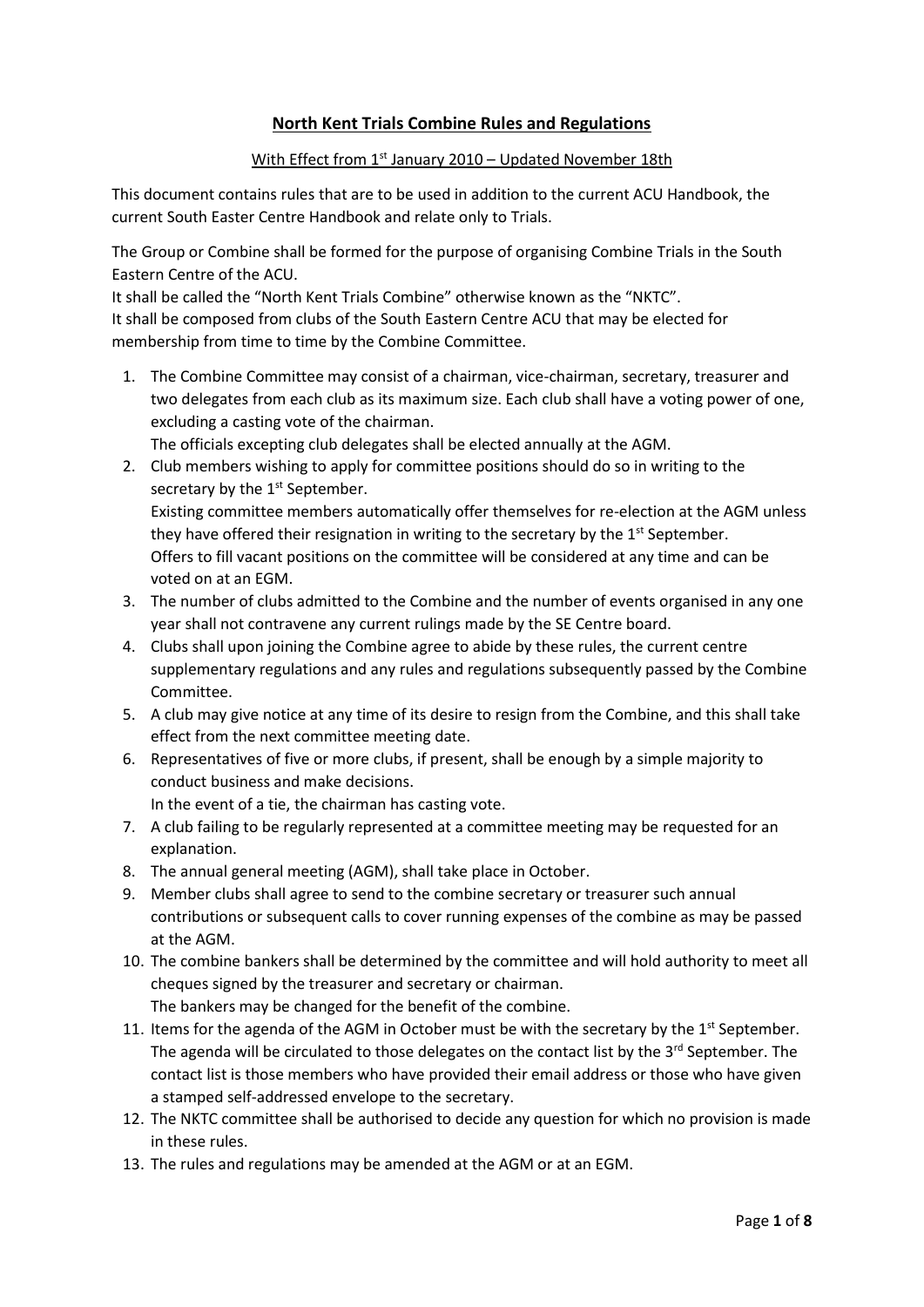- 14. An EGM may be convened by the committee or at a written request of at least 10 members whose club belongs to the NKTC group. Details for the EGM must be provided in that written request.
- 15. The combine season starts on the  $1<sup>st</sup>$  January and ends on the  $31<sup>st</sup>$  December. Final positions will be published as soon as practicable and awards presented at the first combine trial of the year.

Awards that are not permanently given to a rider must be returned by the  $3^{rd}$  Sunday in November at the latest.

- 16. The number and nature of the trials to be run in a season shall be determined by the committee at their annual dates meeting in September. Clubs must ensure that their requests for dates and events for the following year are with the secretary by the  $1<sup>st</sup>$  of September. Each trial will qualify for points as per the ACU handbook.
- 17. The club organising each trial shall be decided by the combine committee. Any club that has not run or assisted in the organisation of any event may be asked to resign. A club not running an event may be allocated a day at which they will assist another club and no rider from either club will be permitted to ride.
- 18. If in the opinion of the other clubs in the combine, an organising club has been lax in running a combine event, or in any avoidable way draws discredit on the combine, the delegates of the committee may, after hearing the case, vote, and should there be a majority against the club in question, the club may be requested to resign forthwith from the combine.
- 19. The rules shall in no way affect the right of constituent clubs to organise other meetings.
- 20. The entry fee to each event shall be decided at the AGM, to be sent with the required entry forms and two stamped self-addressed envelopes to the event organiser.
- 21. The printing of regulations, showing details of the club awards, start and finish, offcials, permit number etc, shall be a domestic matter for each organising club and they must undertake to publish these in "The Sporting Motorcyclist" (TSM). Clubs who fail to publish their events in the TSM may be fined £10 at the discretion of the combine committee.
- 22. A club shall bear all the profit or loss arising out of the trial it organises.
- 23. Competitors must belong to a club that is part of the NKTC group.

Competitors are not allowed to enter their parents club event.

A parent club is the counter signatory to the competitors ACU Trials Registration card application.

For competitors whose main club is not in the NKTC, their parent club in the NKTC club they joined to ride NKTC events.

- 24. All riders that participate in NKTC events are required to act in an official capacity or as a worker or as an observer at least twice in the combine season at their parent clubs' event. If unavailable on that date they must act in an official capacity or as worker or as an observer for another club at their event, failure to do so will result in a deduction of 20 points from their aggregate. A rider may provide a substitute for them, to act in an official capacity or as a worker or as an observer ay another clubs' trial, but only if they have a legitimate reason for missing their parents club event.
- 25. Competitors who manage to compete and ride in every round ill drop their highest score.
- 26. The provisional results from each trial must be issued as soon as possible and certainly not later than 10 days after the event.

results must be printed in finishing order with all classes shown.

A meeting of the NKTC committee will be help after each event, usually on the following Thursday.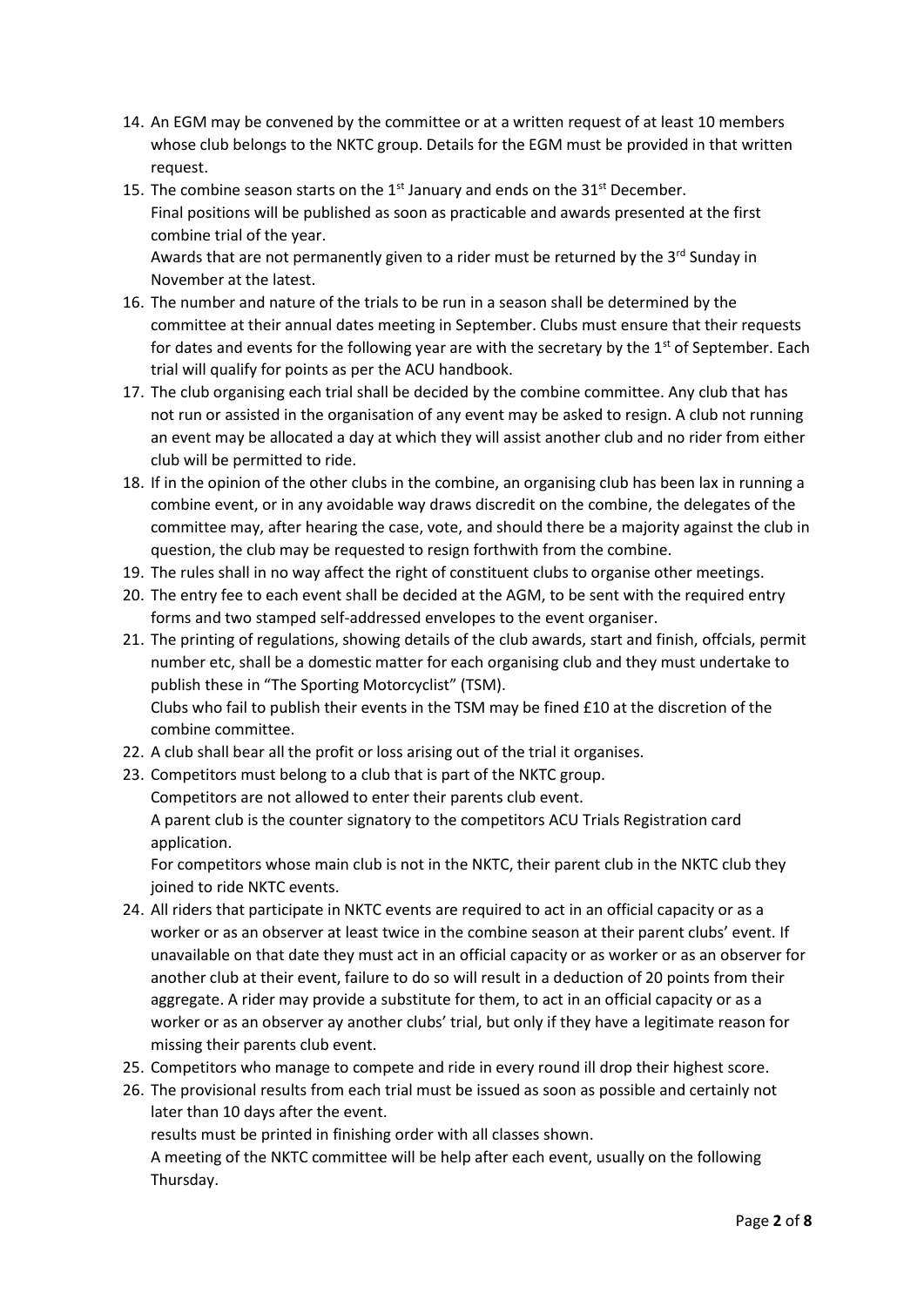- 27. A results sheet and programme must be sent to the combine recorder and any other person who has provided a stamped self-addressed envelope to the event organiser. Result sheets must also be brought to the next NKTC committee meeting held after the event.
- 28. The programme must show the name of the NKTC club to which each competitor is a fully registered member.
- 29. Two stewards shall be appointed for each event, one by the organising club to act as a club steward and the other by the organisers of the preceding event to act as combine steward.
- 30. The teams for the NKTC team trial event shall consist of one Expert, one intermediate and one novice rider, or any combination of the three.
- 31. Should the NKTC be in breach of the rules then it has the right to rectify that breach at a subsequent meeting.
- 32. All riders of motorcycles are to wear a motorcycle crash helmet while riding. Competitors are also required to wear the correct protective clothing and boots as per ACU handbook.
- 33. Examination or scrutineering of competitors machines prior to the start of the trial is mandatory as per the ACU handbook.
- 34. The closing date for regulations published in the TSM is to be between 7 and 10 days prior to the trial date.
- 35. A copy of the current ACU handbook is to be displayed on the signing on desk.
- 36. It is recommended that a qualified  $1<sup>st</sup>$  aider be present for the duration of the trial as per the ACU handbook.
- 37. Youth riders must ride machines correct for their chronological age as per ACU handbook. Some manufactures do not clearly identify the cubic capacity of their motorcycles; therefore, it is the Parent or guardian who signs the youth consent form, who is responsible for making sure that the youth has stated the correct bike on the entry form, and, is riding the correct bike at the trial.
- 38. Associates or assistants to youth riders must sign on at the officials table and must not ride the machine unless they have entered as a competitor and are wearing all the correct equipment.

#### 39. **NKTC Youth Classes**

This rule applies to Youth A, Youth B and Youth C in NKTC events only. It does not apply to centre events which have different classes for youth categories. All routes are to be ridden for point and awards.

Youth Expert – White route Youth Intermediate – Blue route Youth Novice – Red route

Youth Expert: on the white route – Youth experts are youth A – B riders who have the capability of riding the white route. They must have obtained prior permission from the NKTC committee.

Youth Intermediate: On the blue route – Youth intermediates are youth A – B riders who have the capability of riding the blue route.

Youth Novice: On red route – Youth novices are youth  $A - C$  riders whose ability is at the red route and for those youth riders who may be new to trials riding.

There are mandatory engine sizes that youth  $A - D$  are allowed to ride and this is determined by their age and not by the route they ride on. It is important that the correct size bike is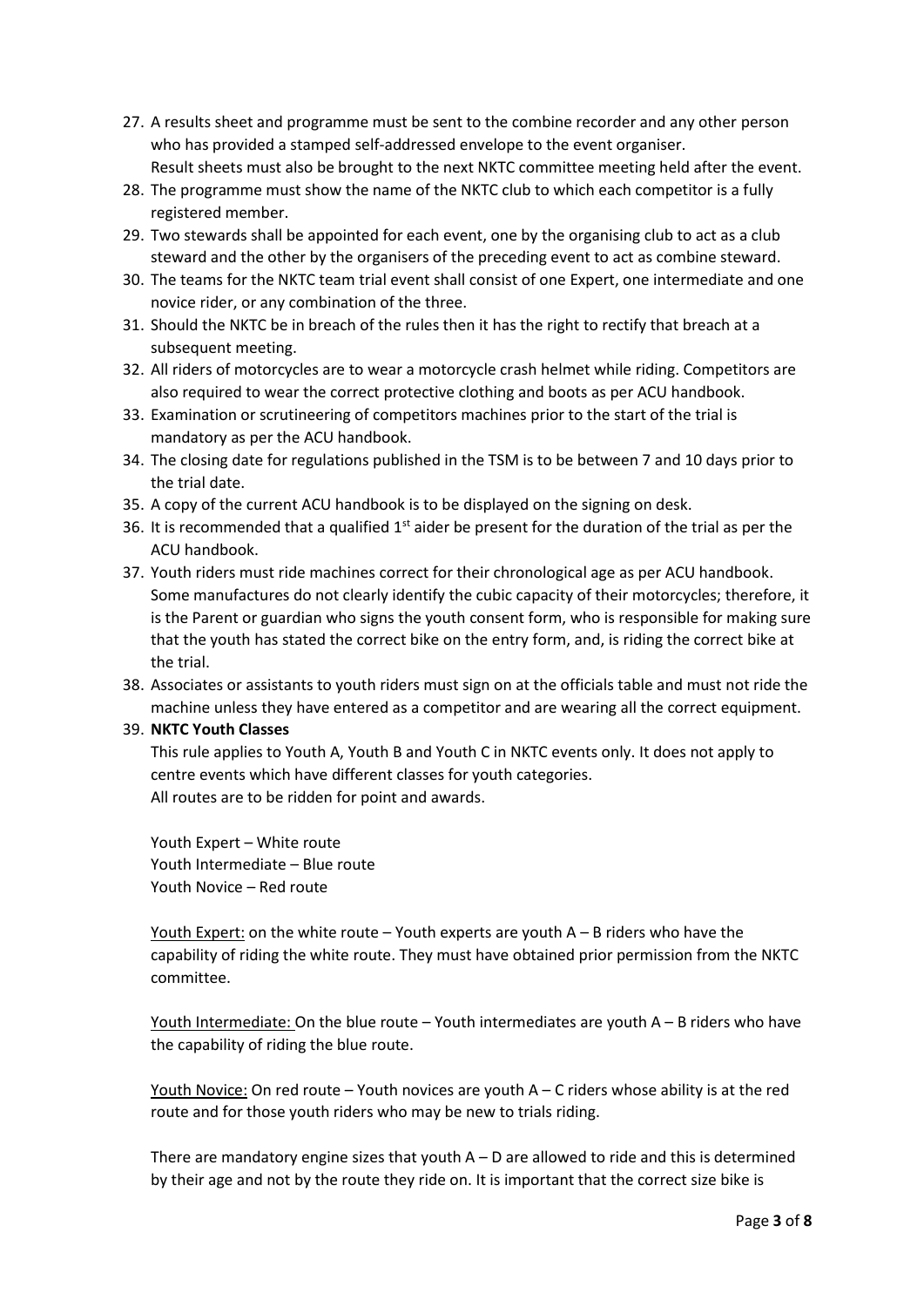purchased to avoid disappointment at trial scrutineering.

When upgrading during the calendar year, points awarded on one route may not be taken up to the next route. If a rider upgrades and then decides to ride back down, they can but for no points or awards.

Youth Beginner Yellow (only if a club wishes to put on a yellow)

A club could also run a yellow route for any rider between the ages of 10 and 17. They would ride for no points or awards, but their scores would be shown on the results sheet. Youths are not allowed to complete against adults; however, any youth ages 16 or above may ride red route as an adult. For a complete explanation of this paragraph please refer to TSR1 in the trials section of the ACU handbook.

- 40. Youth entry fees may be reduced by the club running the event.
- 41. Expert B riders may ride on part of the expert route by the clerk of the course setting out a sub section, clearly noting at the section begins card "Expert B ride White". Alternatively expert B riders may ride the whole of the expert route on a section again clearly

noted at the section begins card. The variations are to be set by the clerk of the course up to a maximum of 50% of the total sections set out in trial and they should be of a technical nature whilst being safe to ride. There is no obligation on the organising club to set out any such sub sections.

42. Intermediate B riders may ride on part of the intermediate route by the clerk of the course setting out a sub section, clearly noting at the section begins card "Intermediate B ride Blue". Alternatively intermediate B riders may ride the whole of the expert route on a section again clearly noted at the section begins card.

The variations are to be set by the clerk of the course up to a maximum of 50% of the total sections set out in trial and they should be of a technical nature whilst being safe to ride. There is no obligation on the organising club to set out any such sub sections.

43. The classification for the pre-67 class is set out in the rules of the south eastern centre trials combine which are available on their website.

From the 1<sup>st</sup> January 2006 pre-67 riders will enter in the twin-shock classes.

**44. Riding Categories**

| Route  | <b>Class</b>       | <b>Awards</b> |
|--------|--------------------|---------------|
| White  | Expert             | <b>Yes</b>    |
|        | Youth Expert       | Yes           |
| Blue   | Expert B           | Yes           |
|        | Intermediate       | Yes           |
|        | Over 40            | Yes           |
|        | Youth Intermediate | Yes           |
|        | Twin shock         | Yes           |
| Novice | Intermediate B     | Yes           |
|        | Novice             | Yes           |
|        | Over 50            | Yes           |
|        | <b>Twin Shock</b>  | Yes           |
|        | Youth Novice       | Yes           |
|        | Sidecar            | Yes           |
|        | Sportsmen          | No            |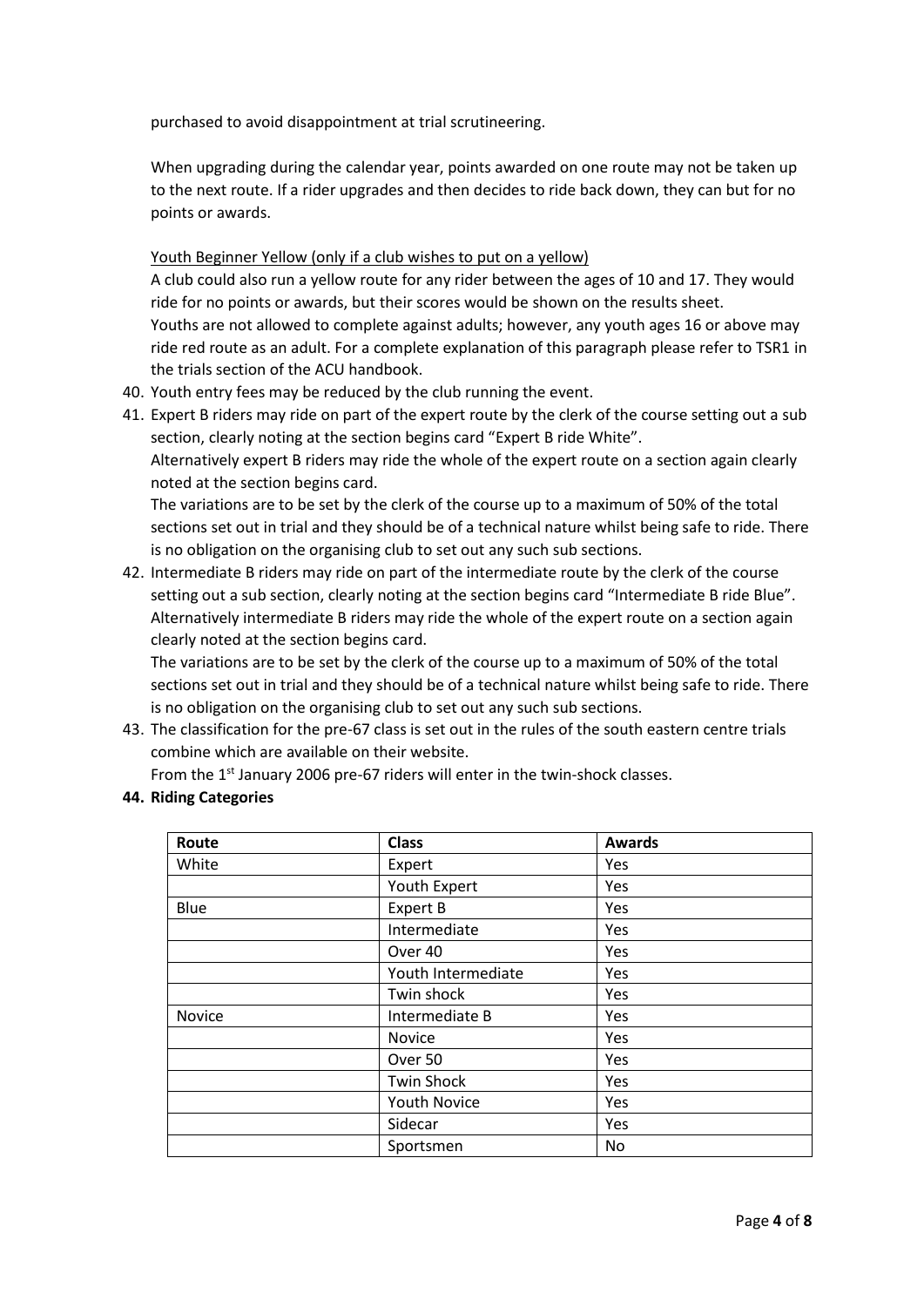| Yellow | Youth Beginner | $No - Organising club to$<br>confirm if setting up yellow<br>route |
|--------|----------------|--------------------------------------------------------------------|
|        | Wobbler        | $No - Organising club to$<br>confirm if setting up yellow<br>route |

A club with the permission of the combine may vary the usual rules of our trials as a "one off", to allow for other alternative successful formats to be found. For example, a single route trial. Any club wishing to do this must bring their proposal to the normal combine meeting for discussion, but, the vote to accept or reject would be taken at the following combine meeting, allowing each club committee to instruct their delegate on how to vote.

- 45. Over 40 class: Is for Expert and Expert B riders to compete on the blue route as a separate class from the intermediate, primarily for those who are over 40 years of age and do not wish to upgrade onto the expert route or experts who cannot risk injury for the sake of their employment.
- 46. Over 50 class: Is for Expert and Expert B, and intermediate riders to compete on the red route as a separate class from the novices, primarily for those who are over 50 years of age and do not wish to upgrade onto the expert route or experts who cannot risk injury for the sake of their employment.
- 47. The clerk of the course should aim to take a maximum of 10-15 marks from the winner of the expert, intermediate and novice classes. The routes for these classes will be marked in white, blue and red cards respectively throughout the entire length of the section.
- 48. Upgrading of Riders

A rider who wins three best performances in the novice or intermediate class may choose to be upgraded immediately (note; there is no requirement for a rider in intermediate B or in expert B classes to upgrade even though they may win 3 best performances or their class championship). Alternatively, they may remain in that class in order to accrue points for the aggregate. At the end of the season they must either upgrade or begin riding for no award. Unless there are a minimum of 6 class entries in the programme that start the trial, the best performance win will not count to the rider's requirement to move up a class.

The winner of the novice and intermediate class at the end of the season must upgrade or begin riding for no award.

49. Downgrading of riders

After upgrading by winning three best performance, should a rider fail to win a single award during the following two years then the rider may elect to ride back in a lower class but for no award.

- 50. Rider Numbers
	- The organising club can decide which of the following two numbering systems to use.
		- a. All riders' numbers will be black and printed on card of the same colour corresponding to the riders' route.
		- b. All riders' numbers will be made of white card with a distinctive red or blue line corresponding to the riders' route.
- 51. Awards

The following shall be offered in each trial:

Awards are given for the best expert, youth Expert, Expert B, Intermediate, Over 40, Intermediate B, Youth Intermediate, Novice, Over 50, Youth Novice, Twin shock Blue, Twin shock Red and the Sidecar.

1<sup>st</sup> Class awards the next 10% of starters in all of the above classes.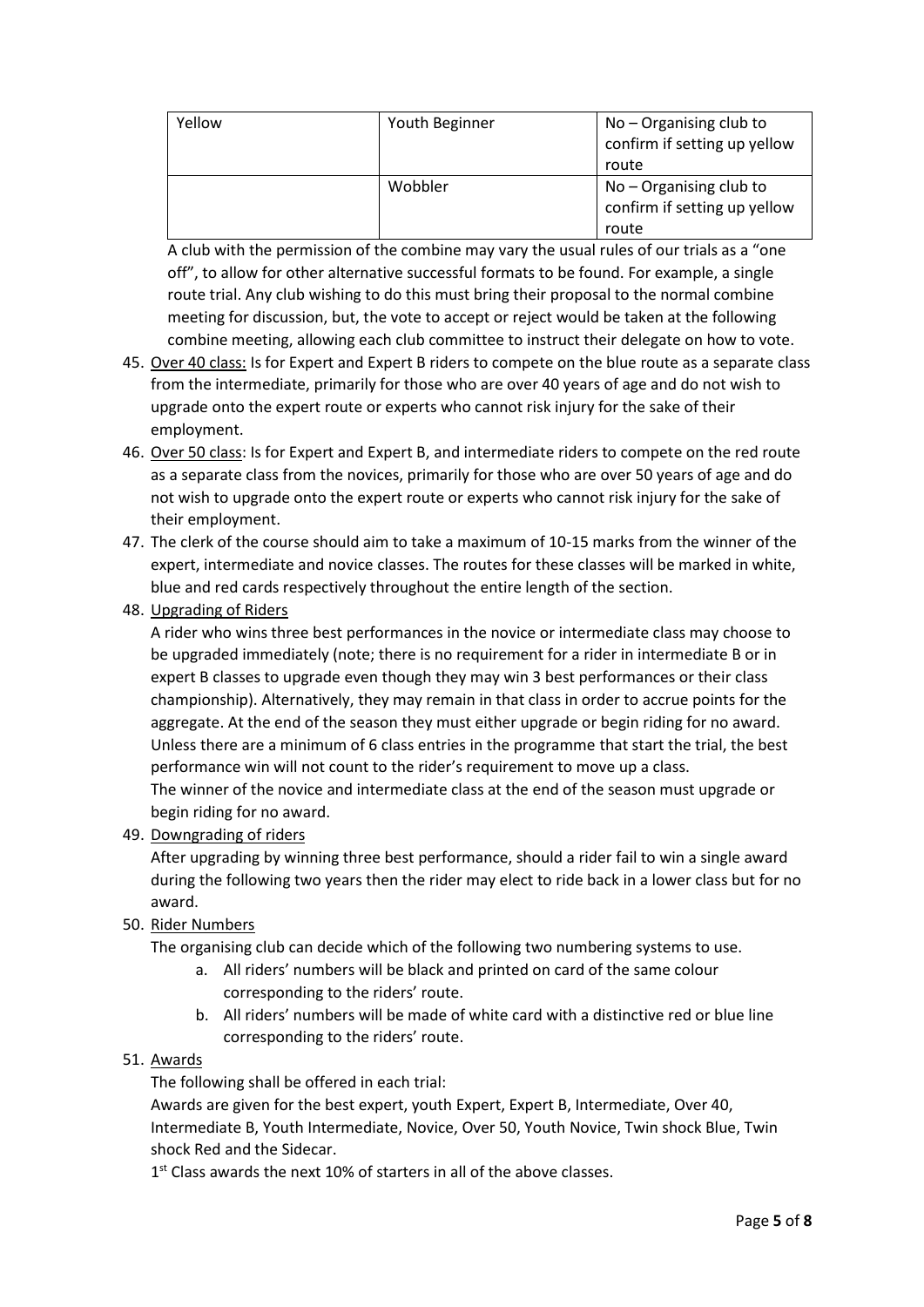All awards are subject to a minimum of six starters in the programme of each class. Competitors entering on the day are not eligible for an award or points.

Clubs will generally specify the awards in the regs published in the TSM or in the supplementary regs sent to competitors prior to the trial.

Clubs must ensure that awards are ready for the distribution within 3 months of the trial date.

In addition to the awards listed above that the organising clubs may give the NKTC will offer the following:

At the end of the year once the final aggregates are known, the top rider in each class that is eligible for awards will get a trophy/award and a replica, the  $2^{nd}$  and  $3^{rd}$  places will get replicas. For the 2006 season onwards there must be at least 5 riders with points in the class and that at least one of them must have gained points in 5 trials. If the criteria are not met the combine is not obliged to present an annual award. Youth classes are to be reviewed at the end of each year as these criteria may not apply due to their age deciding their class.

- 52. Competitors will be marked as per the ACU handbook TSR22B 'Non-Stop.
- 53. The organising club must issue each competitor with two numbers before the start of the trial. Each competitor must clearly display their two riding numbers both at the front and the rear of the machine.

If it proves to be necessary riding bibs may be used or the rear number may be taped to the back of the crash helmet.

Competitors may receive penalty marks from the organising club if both numbers not clearly visible at all times.

54. Competitors and their associates must not argue with an observer.

Disagreement with the interpretation od the observers' mark on the score sheet or punch should be discussed with the clerk of the course.

Arguing with an observer of the use of abusive of foul language anywhere on the trials course may result in immediate or later exclusion of the competitor and associate from the trials area. All exclusions will be discussed at the next NKTC committee meeting.

Any such exclusion will allow member clubs, at the discretion of the NKTC committee, to refuse the entry to events for the rider and associate.

The NKTC will notify the rider and association writing giving detail and inviting a written response for further consideration.

- 55. Competitors who breach the rules at a trial will not automatically be excluded from the results. The NKTC committee has the authority to classify them in last place in their class, including points an award if applicable. This ruling does not apply to rule 54.
- 56. Before taking part in an event it is the responsibility of each competitor, where necessary, to ensure that they meet all legal requirements including the road traffic act.
- 57. All NKTC events will be run under the rules currently in use by the ACU.

#### **15 December 2009**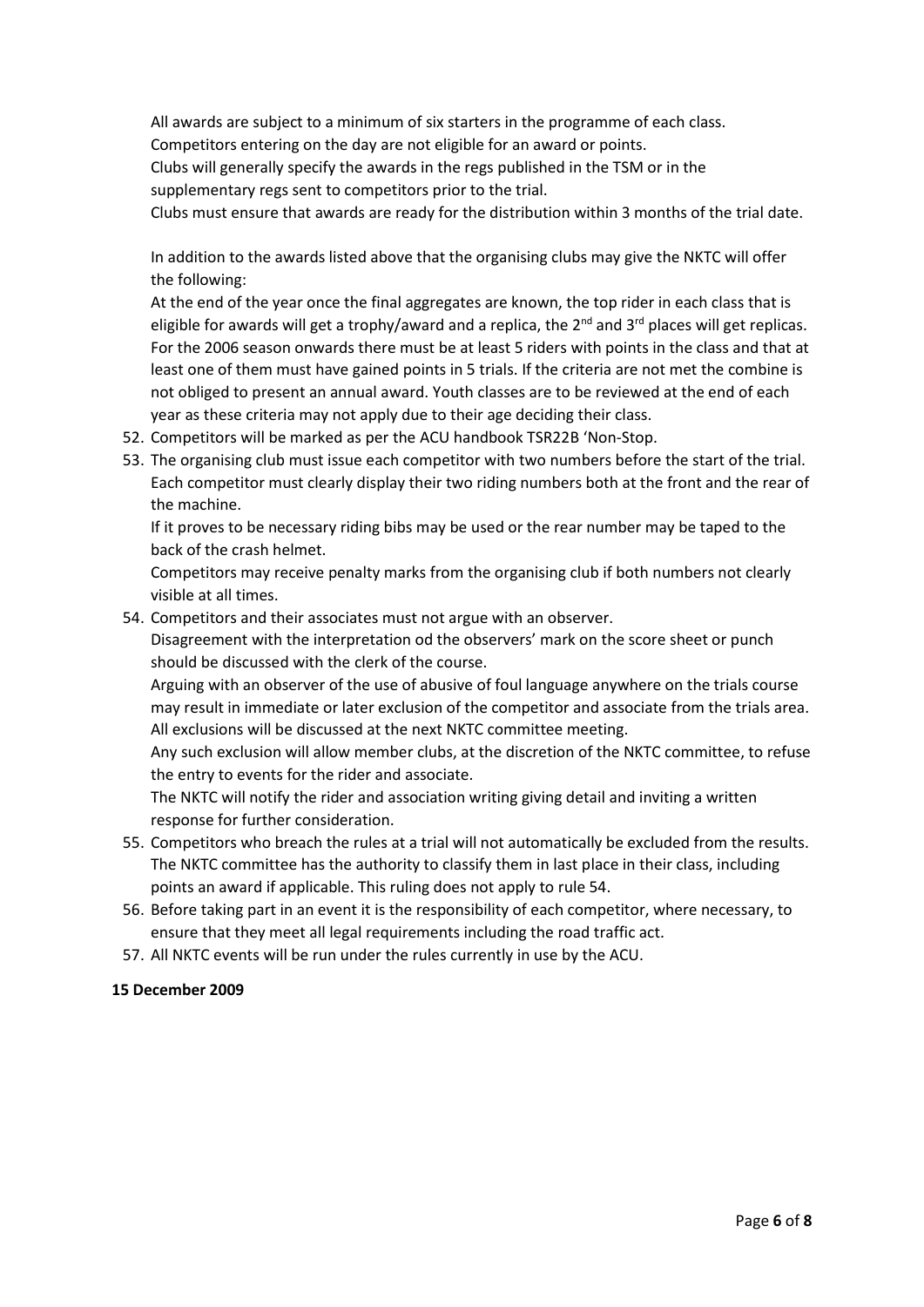# **Addendum**

**Annual General Meeting:** Also known as an AGM and it is a meeting when all club members can attend to vote on specific matters, hear about the financial state of the combine and ask questions.

**Extraordinary General Meeting:** Also known as an EGM and it is like and AGM but held at any time to vote on specific matters only.

**Group or Combine:** They are two words used to describe the same thing which for us is a group of clubs coming together under common rules to run events during a yearly season.

**ACU:** Short version of "The Auto Cycle Union" which is a governing body that controls most aspects of motor sport in the UK to which our combine is linked via The South Eastern Centre.

**Handbook:** The book of rules that we must follow when running sporting events. There is the ACU handbook published annually which is sent to trials riders following payment of whatever affiliation fee is required each year. Also the South Eastern Centre has a handbook which clubs should have a copy, the trials part can be found at [www.SouthEastTrialsCombine.org.uk](http://www.southeasttrialscombine.org.uk/)

**The Sporting Motorcyclist:** Usually known as TSM and published monthly by subscription, this is where you will find entry forms each month to our events and ongoing news and information.

**Steward:** An official at a trial who ensures it runs as per the rules.

**Clerk of the Course:** An official who is responsible for the trial. Do as they say, or you face exclusion and the possibility of a ban.

**Secretary:** An official who receives your entry forms, checks they are correct as per the trial regulations published in the TSM and will return it to you if you don't. They will also publish the programme, send it to you and after the trial is over, collate all the results and send them out.

The workload on this official is high, so on the day have patience at the signing on area, don't demand anything as if you ask nicely you are likely to get it.

**Machine Examiner or Scrutineer:** An official who briefly checks your bike before you can ride in the trial. It is not a MOT. You are responsible for the safety of your bike and having the correct bits on it that the manufacturer fitted, not the scrutineer.

**Observer:** A person who is present at the sections to record your score according to how you ride. Obey what they say and do not start until they are ready for you or you may get a 5 and if you do not start when you are called you may get a 10. Do not argue with them whatever mood you may be in, talk calmly and rationally.

**Best performance:** A win in the class you were riding if you were eligible for it.